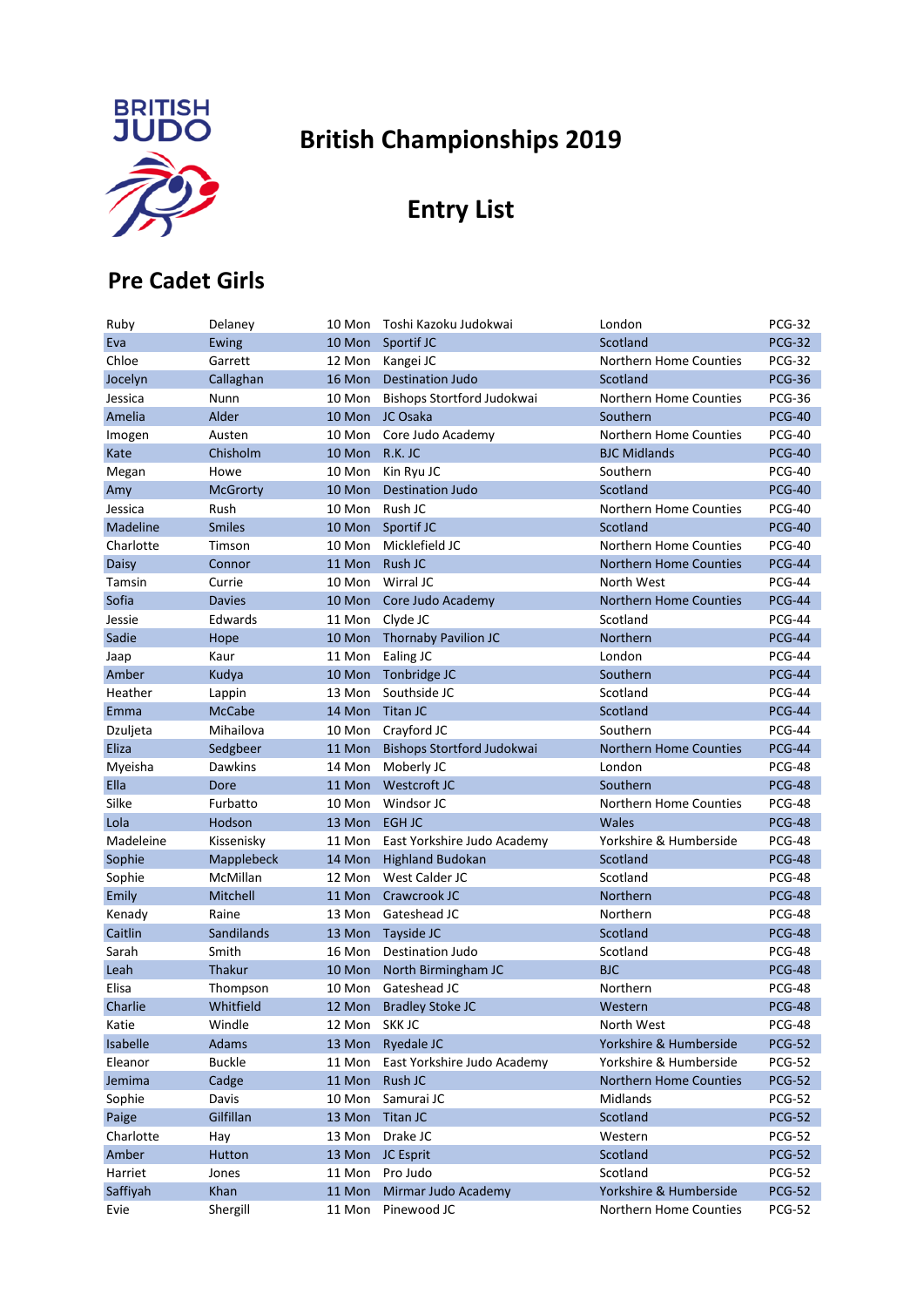| Queenie         | <b>Tancock</b> |               | 12 Mon Bishops Stortford Judokwai | <b>Northern Home Counties</b> | <b>PCG-52</b> |
|-----------------|----------------|---------------|-----------------------------------|-------------------------------|---------------|
| Sophie          | Thorpe         |               | 11 Mon JC Esprit                  | Scotland                      | <b>PCG-52</b> |
| Sophie          | Wilkinson      | 10 Mon        | Ealing JC                         | London                        | <b>PCG-52</b> |
| Lucy            | Windle         | 12 Mon        | SKK JC                            | North West                    | <b>PCG-52</b> |
| <b>Tara Nel</b> | Allan          | 11 Mon        | Craven Judo Academy               | <b>North West</b>             | <b>PCG-57</b> |
| Roberta         | Anton          | 10 Mon        | Luton JC                          | <b>BJC</b>                    | <b>PCG-57</b> |
| Constance       | Cairns         |               | 13 Mon Just Judo                  | Scotland                      | <b>PCG-57</b> |
| Mia             | Goode          | 12 Mon        | Kin Ryu JC                        | Southern                      | <b>PCG-57</b> |
| Julia           | <b>Marczak</b> |               | 10 Mon Ernest Bevin Phoenix JC    | London                        | <b>PCG-57</b> |
| Kerry           | McGill         | 11 Mon        | Sportif JC                        | Scotland                      | <b>PCG-57</b> |
| Esther          | McGregor       |               | 13 Mon Pro Judo                   | Scotland                      | <b>PCG-57</b> |
| Grace           | Perrett        | 11 Mon        | Devizes JC                        | Western                       | <b>PCG-57</b> |
| Lily            | Rafferty       | 15 Mon        | <b>Destination Judo</b>           | Scotland                      | <b>PCG-57</b> |
| <b>Natalia</b>  | Rojek          | 7 Mon         | Team Bath                         | Western                       | <b>PCG-57</b> |
| <b>Nina</b>     | Wilson         | 14 Mon        | <b>Destination Judo</b>           | Scotland                      | <b>PCG-57</b> |
| Keane           | Paige          | 11 Mon        | Dragons Academy                   | Wales                         | <b>PCG-63</b> |
| Sasha           | Pallister      | 12 Mon        | <b>Black Dog JC</b>               | Eastern                       | <b>PCG-63</b> |
| Lucy            | Robinson       | 10 Mon        | Sportif JC                        | Scotland                      | <b>PCG-63</b> |
| Olivia          | Simpson        | 10 Mon        | Kangei JC                         | Northern Home Counties        | <b>PCG-63</b> |
| Tyra            | Thomas         | 10 Mon        | Dragons Academy                   | Wales                         | <b>PCG-63</b> |
| Gracie          | Wilson         | 12 Mon        | Huddersfield JC                   | Yorkshire & Humberside        | <b>PCG-63</b> |
| Nicole          | Wood           | 13 Mon        | Rush JC                           | <b>Northern Home Counties</b> | <b>PCG-63</b> |
| Kacey           | <b>Barnett</b> | 10 Mon        | Bishops Stortford Judokwai        | <b>Northern Home Counties</b> | <b>PCG-70</b> |
| Savannah        | <b>Buzzard</b> | 12 Mon        | Devizes JC                        | Western                       | <b>PCG-70</b> |
| Alanna          | <b>Hopkins</b> | 10 Mon        | Drake JC                          | Western                       | <b>PCG-70</b> |
| Tyla-Jane       | Slater         | 10 Mon        | Drake JC                          | Western                       | <b>PCG-70</b> |
| Lucy            | Whiteside      | 10 Mon        | Bredakwai Judo Academy            | <b>North West</b>             | <b>PCG-70</b> |
| Leah            | Harwood        | 12 Mon SKK JC |                                   | North West                    | $PCG+70$      |
| <b>Milly</b>    | Horsfield      | 13 Mon SKK JC |                                   | <b>North West</b>             | <b>PCG+70</b> |
| Ruby-Lou        | Smith          | 9 Mon         | Shoreham JC                       | Southern                      | $PCG+70$      |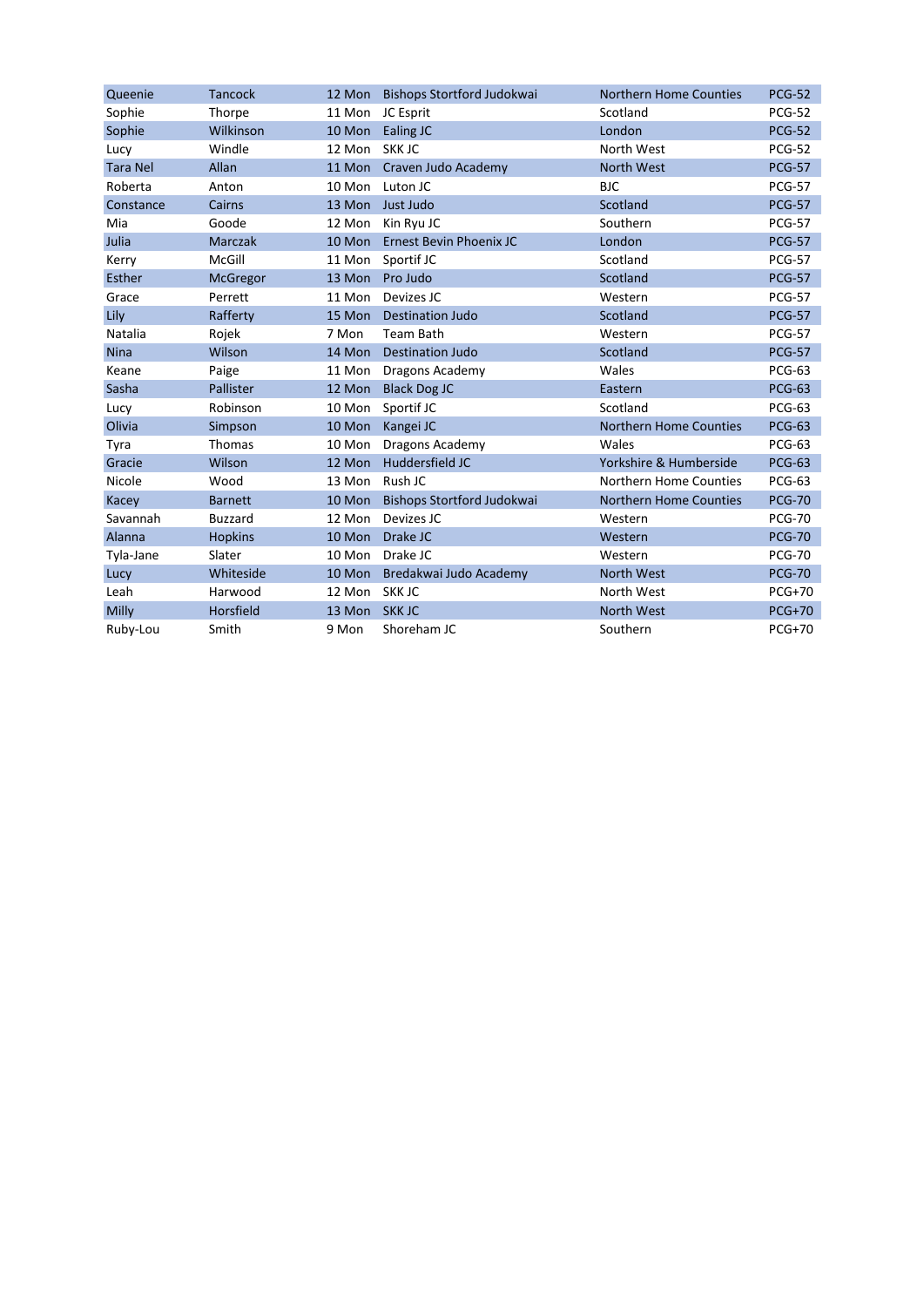### **Pre Cadet Boys**

| Joseph          | <b>Buchanan</b>        |              | 10 Mon Sportif JC                   | Scotland                      | <b>PCB-34</b> |
|-----------------|------------------------|--------------|-------------------------------------|-------------------------------|---------------|
| Callum          | <b>Burke</b>           | 10 Mon       | Kin Ryu JC                          | Southern                      | <b>PCB-34</b> |
| Jesse           | Chraniuk               | 10 Mon       | High Wycombe Judo Centre            | Northern Home Counties        | <b>PCB-34</b> |
| Freddie         | Egleton                | 11 Mon       | Kangei JC                           | <b>Northern Home Counties</b> | <b>PCB-34</b> |
| Guy             | Hanks                  | 15 Mon       | Fleming Park JC                     | Southern                      | <b>PCB-34</b> |
| <b>Ben</b>      | Hasler                 | 11 Mon       | Ford JC                             | <b>Northern Home Counties</b> | <b>PCB-34</b> |
| Evan            | Price                  | 10 Mon       | <b>Cardiff Central Martial Arts</b> | Wales                         | <b>PCB-34</b> |
| Samuel          | Reibig                 | 10 Mon       | Sportif JC                          | Scotland                      | <b>PCB-34</b> |
| <b>Blake</b>    | Rodman                 | 15 Mon       | Hibari Kan JC                       | Scotland                      | <b>PCB-34</b> |
| Tristan         | <b>Walters</b>         | 12 Mon       | Kingsley School JC                  | Western                       | <b>PCB-34</b> |
| Patrick         | Wilson                 | 10 Mon       | Bredakwai Judo Academy              | North West                    | <b>PCB-34</b> |
| Callum          | Woodham                | 11 Mon       | Dowty JC                            | Western                       | <b>PCB-34</b> |
| Lucas           | Bell                   | 11 Mon       | Scunthorpe JC                       | Yorkshire & Humberside        | <b>PCB-38</b> |
| Ronnie          | <b>Berry</b>           | 10 Mon       | Rush JC                             | <b>Northern Home Counties</b> | <b>PCB-38</b> |
| Kaden           | <b>Blair</b>           | 10 Mon       | Moberly JC                          | London                        | <b>PCB-38</b> |
| Archie          | <b>Brewitt</b>         | 10 Mon       | Devizes JC                          | Western                       | <b>PCB-38</b> |
| Krzysiek        | Goldie                 | 10 Mon       | JC Esprit                           | Scotland                      | <b>PCB-38</b> |
| Laurence        | Hill                   | 10 Mon       | <b>Cardiff Central Martial Arts</b> | <b>Wales</b>                  | <b>PCB-38</b> |
| Reuben          | Howells                | 10 Mon       | Devizes JC                          | Western                       | <b>PCB-38</b> |
| William         | <b>McCarthy</b>        | 12 Mon       | Tonbridge JC                        | Southern                      | <b>PCB-38</b> |
| Benjamin        | Nunn                   | 10 Mon       | Bishops Stortford Judokwai          | Northern Home Counties        | <b>PCB-38</b> |
| Dovydas         | <b>Pulokas</b>         | 11 Mon       | Kin Ryu JC                          | Southern                      | <b>PCB-38</b> |
| Sol             | Savoury                | 10 Mon       | JC Esprit                           | Scotland                      | <b>PCB-38</b> |
| Jack            | Stanley                | 12 Mon       | Wirral JC                           | North West                    | <b>PCB-38</b> |
| Keiran          | <b>Beattie-Lewis</b>   | 10 Mon       | Middlesbrough JC                    | North East                    | <b>PCB-42</b> |
| <b>Innis</b>    | <b>Bennett</b>         | 13 Mon       | Sportif JC                          | Scotland                      | <b>PCB-42</b> |
| <b>Nicholas</b> | Botsenko               | 10 Mon       | Ryecroft JC                         | Midlands                      | <b>PCB-42</b> |
| Dylan           | Bowen-Knowles          | 10 Mon       | <b>Rainhill Rockets JC</b>          | <b>North West</b>             | <b>PCB-42</b> |
| Jake            | <b>Brown</b>           | 12 Mon       | Drake JC                            | Western                       | <b>PCB-42</b> |
| <b>Harris</b>   | <b>Byiers</b>          | 12 Mon       | Tayside JC                          | Scotland                      | <b>PCB-42</b> |
| Joshua          | Chrisp                 | 11 Mon       | Blyth Juno Michi JC                 | <b>BJC</b> - Northumberland   | <b>PCB-42</b> |
| Jack            | Cook                   | 10 Mon       | Pinewood JC                         | <b>Northern Home Counties</b> | <b>PCB-42</b> |
| Ellis           | Davies                 | 10 Mon       | Ealing JC                           | London                        | <b>PCB-42</b> |
| <b>Rhys</b>     | Handel                 | 10 Mon AJ JC |                                     | <b>Wales</b>                  | <b>PCB-42</b> |
| Matthew         | Harrison               |              | 10 Mon Altrincham JC                | North West                    | <b>PCB-42</b> |
| Joshua          | Herlihy                | 10 Mon       | Cropredy JC                         | <b>Northern Home Counties</b> | <b>PCB-42</b> |
| Connor          | Howard                 | 10 Mon       | Craven Judo Academy                 | North West                    | <b>PCB-42</b> |
| Sonny           | Lang                   | 10 Mon       | Scunthorpe JC                       | Yorkshire & Humberside        | <b>PCB-42</b> |
| Alexander       | Lee                    | 10 Mon       | <b>Cardiff Central Martial Arts</b> | Wales                         | <b>PCB-42</b> |
| Andrew          | <b>McWatt</b>          | 12 Mon       | Clyde JC                            | Scotland                      | <b>PCB-42</b> |
| Alfie           | Mitchell               | 12 Mon       | Kangei JC                           | Northern Home Counties        | <b>PCB-42</b> |
| Luca            | Perote Veras           | 10 Mon       | Moberly JC                          | London                        | <b>PCB-42</b> |
| Michael         | Porter                 | 10 Mon       | Kin Ryu JC                          | Southern                      | <b>PCB-42</b> |
| Bobby           | Pusey                  | 10 Mon       | Micklefield JC                      | Northern Home Counties        | <b>PCB-42</b> |
| Aniss           | Rabia                  | 10 Mon       | Rush JC                             | Northern Home Counties        | PCB-42        |
| Charlie         | Rankine                | 14 Mon       | Pro Judo                            | Scotland                      | <b>PCB-42</b> |
| Kajus           | Semeta                 | 10 Mon       | Tonbridge JC                        | Southern                      | PCB-42        |
| Milo            | Standen                | 10 Mon       | Devizes JC                          | Western                       | <b>PCB-42</b> |
| Jan             | Suzuki-Seago           | 10 Mon       | Camberley JC                        | Southern                      | <b>PCB-42</b> |
| <b>Bradley</b>  | Sweeten                | 13 Mon       | Sportif JC                          | Scotland                      | <b>PCB-42</b> |
| Aidan           | Tang                   | 11 Mon       | Kin Ryu JC                          | Southern                      | <b>PCB-42</b> |
| Jack            | Walters                | 12 Mon       | Swindon JC                          | Western                       | <b>PCB-42</b> |
| Youcef          | Belkadi                | 9 Mon        | Stratford Judokwai                  | London                        | <b>PCB-46</b> |
| Malachy         | Caldwell               | 10 Mon       | Pudsey JC                           | Yorkshire & Humberside        | <b>PCB-46</b> |
| Kyras           | Chambers-Edutie        | 11 Mon       | Tonbridge JC                        | Southern                      | <b>PCB-46</b> |
| Alexander       | <b>Cunliffe Davies</b> | 10 Mon       | Bredakwai Judo Academy              | North West                    | <b>PCB-46</b> |
| Peter           | Davies                 | 14 Mon       | Ealing JC                           | London                        | PCB-46        |
| Thomas          | Deniz                  | 13 Mon       | Pudsey JC                           | Yorkshire & Humberside        | <b>PCB-46</b> |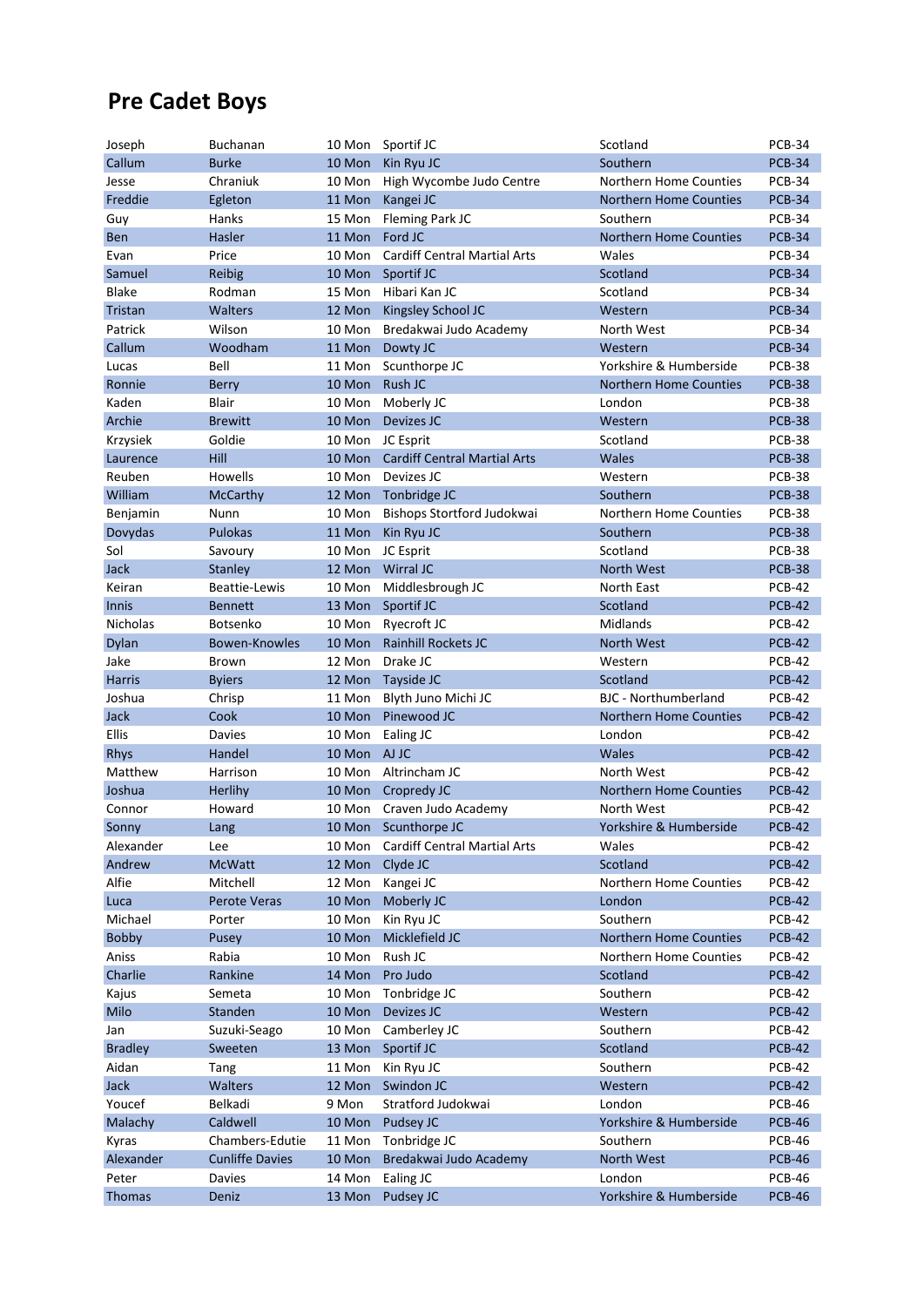| Harry         | Elliott         |                  | 11 Mon Grimsby JC           | Yorkshire & Humberside        | <b>PCB-46</b> |
|---------------|-----------------|------------------|-----------------------------|-------------------------------|---------------|
| Kai           | Evans           | 10 Mon           | Duffryn JC                  | <b>Wales</b>                  | <b>PCB-46</b> |
| Mahdi         | Huseinov        | 12 Mon           | Bishops Stortford Judokwai  | Northern Home Counties        | <b>PCB-46</b> |
| Archy         | Jones           | 13 Mon           | Paul Jones School of Judo   | Southern                      | <b>PCB-46</b> |
| Derek         | Marczak         | 10 Mon           | Ernest Bevin Phoenix JC     | London                        | <b>PCB-46</b> |
| Arun          | <b>McCarten</b> | 10 Mon           | Ray Stevens Academy         | Southern                      | <b>PCB-46</b> |
| Logan         | McGilchrist     | 11 Mon           | Rush JC                     | <b>Northern Home Counties</b> | <b>PCB-46</b> |
| <b>Blair</b>  | Millar          | 14 Mon           | Sportif JC                  | Scotland                      | <b>PCB-46</b> |
| Matthew       | Morley          | 10 Mon           | Rush JC                     | Northern Home Counties        | <b>PCB-46</b> |
| Victor        | Nijsen          | 10 Mon           | JC Osaka                    | London                        | <b>PCB-46</b> |
| Wallace       | Oakes           | 10 Mon           | <b>Kettering Premier JC</b> | Midlands                      | <b>PCB-46</b> |
|               | Rabia           |                  | Rush JC                     | <b>Northern Home Counties</b> | <b>PCB-46</b> |
| Mehdi         |                 | 10 Mon           |                             |                               |               |
| Finlay        | Reading         | 10 Mon           | Coventry JC                 | Midlands                      | <b>PCB-46</b> |
| Finlay        | <b>Strang</b>   | 14 Mon           | Danderhall JC               | Scotland                      | <b>PCB-46</b> |
| David         | Tanios          | 10 Mon           | Kin Ryu JC                  | Southern                      | <b>PCB-46</b> |
| Jack          | Walton          | 10 Mon           | Cardiff Judo Academy        | Wales                         | <b>PCB-46</b> |
| Elliot        | Wilkinson       | 10 Mon           | Ryecroft JC                 | <b>Midlands</b>               | <b>PCB-46</b> |
| Joseph        | <b>Bever</b>    | 11 Mon           | Stratford Judokwai          | London                        | <b>PCB-50</b> |
| Arran         | <b>Brown</b>    | 10 Mon           | Just Judo                   | Scotland                      | <b>PCB-50</b> |
| Jim           | <b>Collins</b>  | 11 Mon           | Rush JC                     | <b>Northern Home Counties</b> | <b>PCB-50</b> |
| Mitchell      | Crosswell       | 12 Mon           | Canterbury Judokwai         | Southern                      | <b>PCB-50</b> |
| Yousuf        | Evloev          | 10 Mon           | Bishops Stortford Judokwai  | <b>Northern Home Counties</b> | <b>PCB-50</b> |
| Irakli        | Goginashvili    | 10 Mon           | Palavani JC                 | London                        | <b>PCB-50</b> |
| <b>Travis</b> | Hayes           | 11 Mon           | Rush JC                     | <b>Northern Home Counties</b> | <b>PCB-50</b> |
| <b>Travis</b> | Hutchinson      | 10 Mon           | Gateshead JC                | Northern                      | <b>PCB-50</b> |
| Bobby         | <b>King</b>     | 12 Mon           | Bishops Stortford Judokwai  | <b>Northern Home Counties</b> | <b>PCB-50</b> |
| Conall        | McGivern        | 12 Mon           | The Judo Academy            | Northern Ireland              | <b>PCB-50</b> |
| <b>Ross</b>   | <b>McWatt</b>   | 14 Mon           | Garioch JC                  | Scotland                      | <b>PCB-50</b> |
|               | Miller          |                  |                             |                               | <b>PCB-50</b> |
| Tristan       |                 | 11 Mon           | Kangei JC                   | Northern Home Counties        |               |
| Franz         | Nathan Cuison   | 10 Mon           | Tonbridge JC                | Southern                      | <b>PCB-50</b> |
| Ollie         | Purbrick        | 10 Mon           | Devizes JC                  | Western                       | <b>PCB-50</b> |
| Steven        | Rabet           | 13 Mon           | Sportif JC                  | Scotland                      | <b>PCB-50</b> |
| Bogdan        | Silviu Losonczi | 12 Mon           | Drake JC                    | Western                       | <b>PCB-50</b> |
| Conan         | Thiedeman       | 8 Mon            | Core Judo Academy           | <b>Northern Home Counties</b> | <b>PCB-50</b> |
| Aaron         | Clark           | 13 Mon           | Clyde JC                    | Scotland                      | <b>PCB-55</b> |
| Callum        | Clark           | 14 Mon           | Hibari Kan JC               | Scotland                      | <b>PCB-55</b> |
| Aiden         | Dryden          | 10 Mon           | Craven Judo Academy         | North West                    | <b>PCB-55</b> |
| Adam          | Gregory         | 12 Mon           | Wirral JC                   | <b>North West</b>             | <b>PCB-55</b> |
| Lewis         | Hamilton        | 10 Mon JC Esprit |                             | Scotland                      | <b>PCB-55</b> |
| Xavier        | Hancock         | 10 Mon           | Ollerton JC                 | <b>BJC - Midlands</b>         | <b>PCB-55</b> |
| Issac         | Hope            | 13 Mon           | Bredakwai Judo Academy      | North West                    | <b>PCB-55</b> |
| Joshua        | <b>Hughes</b>   | 12 Mon           | Wirral JC                   | North West                    | <b>PCB-55</b> |
| Michael       | Marsh           | 10 Mon           | Melbourn JC                 | Eastern                       | <b>PCB-55</b> |
| Felipe        | Montenegro      | 12 Mon           | Shinbudo JC                 | London                        | <b>PCB-55</b> |
| Alfred        | Norton          | 14 Mon           | Patchway JC                 | Western                       | <b>PCB-55</b> |
| Sean          | Odonnell        | 12 Mon           | <b>GSB JC</b>               | Scotland                      | <b>PCB-55</b> |
| George        | Riley           | 10 Mon           | Pinewood JC                 | Northern Home Counties        | <b>PCB-55</b> |
| Oriol         | Rubio-Ruiz      | 12 Mon           | Swindon JC                  | Western                       | <b>PCB-55</b> |
| Martin        | Somlev          | 10 Mon           | <b>Fighting Fitness JC</b>  | Southern                      | <b>PCB-55</b> |
| Ben           | <b>Stokes</b>   |                  | Ryecroft JC                 | <b>Midlands</b>               | <b>PCB-55</b> |
|               |                 | 11 Mon           |                             |                               |               |
| Samuel        | <b>Trappe</b>   | 12 Mon           | Formby JC                   | North West                    | <b>PCB-55</b> |
| Leons         | Valainis        | 10 Mon           | <b>Ryecroft JC</b>          | <b>Midlands</b>               | <b>PCB-55</b> |
| Quinn         | Armstrong       | 13 Mon           | The Judo Academy            | Northern Ireland              | <b>PCB-60</b> |
| Joshua        | <b>Browning</b> | 10 Mon           | Kin Ryu JC                  | Southern                      | <b>PCB-60</b> |
| Kai           | Bryson          | 10 Mon           | Westcroft JC                | Southern                      | <b>PCB-60</b> |
| Jaden         | Calder          | 10 Mon           | JC Esprit                   | Scotland                      | <b>PCB-60</b> |
| Zac           | Cliff           | 10 Mon           | Craven Judo Academy         | North West                    | <b>PCB-60</b> |
| Aiden         | Hope            | 10 Mon           | Thornaby Pavilion JC        | Northern                      | <b>PCB-60</b> |
| Corey         | Luxford         | 10 Mon           | Metro JC                    | London                        | <b>PCB-60</b> |
| <b>Brent</b>  | Oba             | 10 Mon           | Core Judo Academy           | Northern Home Counties        | <b>PCB-60</b> |
| Eden          | Heffernan       | 16 Mon           | Pro Judo                    | Scotland                      | <b>PCB-66</b> |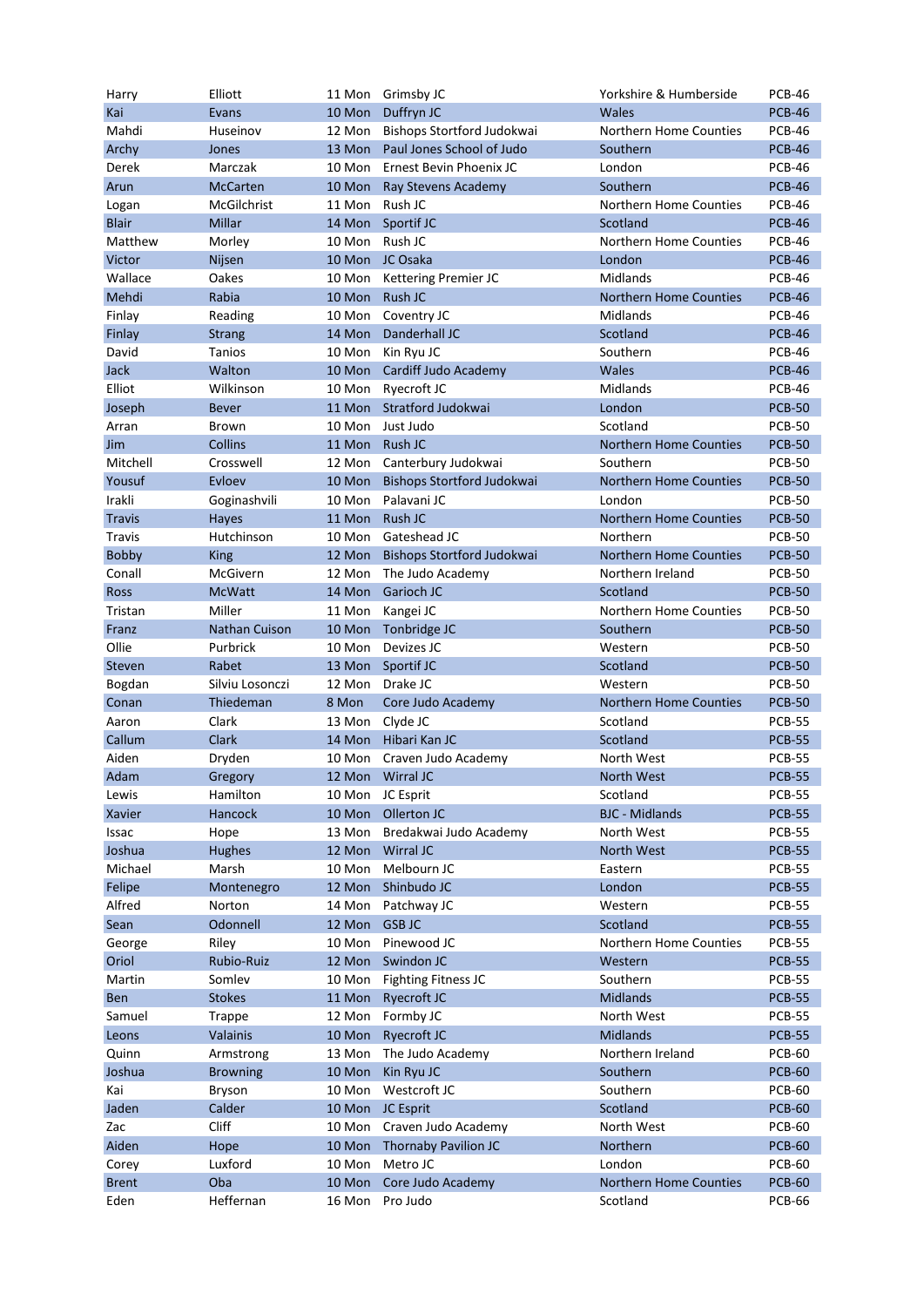| Griffyn     | <b>Williams</b>    | 10 Mon | Sportif JC              | Scotland               | <b>PCB-66</b> |
|-------------|--------------------|--------|-------------------------|------------------------|---------------|
| Harry       | Ashen              | 13 Mon | Samurai JC              | Midlands               | <b>PCB-73</b> |
| <b>Noah</b> | <b>Black</b>       | 13 Mon | <b>GSB JC</b>           | Scotland               | <b>PCB-73</b> |
| Alister     | Doig               | 16 Mon | Just Judo               | Scotland               | <b>PCB-73</b> |
| Reuben      | Frise              | 12 Mon | Drake JC                | Western                | <b>PCB-73</b> |
| Joe         | Gadsby             | 10 Mon | Core Judo Academy       | Northern Home Counties | <b>PCB-73</b> |
| Arad        | Ghafoorirad        | 16 Mon | Pro Judo                | Scotland               | <b>PCB-73</b> |
| Kevin       | Gordon             | 13 Mon | Hibari Kan JC           | Scotland               | <b>PCB-73</b> |
| Paul        | Harvey             | 11 Mon | Tayside JC              | Scotland               | <b>PCB-73</b> |
| Martynas    | <b>Mickevicius</b> | 10 Mon | Metro JC                | London                 | <b>PCB-73</b> |
| Peter       | <b>Palotas</b>     | 11 Mon | Kin Ryu JC              | Southern               | <b>PCB-73</b> |
| Aleksander  | Stojanowski        | 7 Mon  | Ernest Bevin Phoenix JC | London                 | <b>PCB-73</b> |
| <b>Shai</b> | <b>Ivey</b>        | 7 Mon  | Ernest Bevin Phoenix JC | London                 | $PCB+73$      |
| James       | Watson             | 13 Mon | Garioch JC              | Scotland               | $PCB+73$      |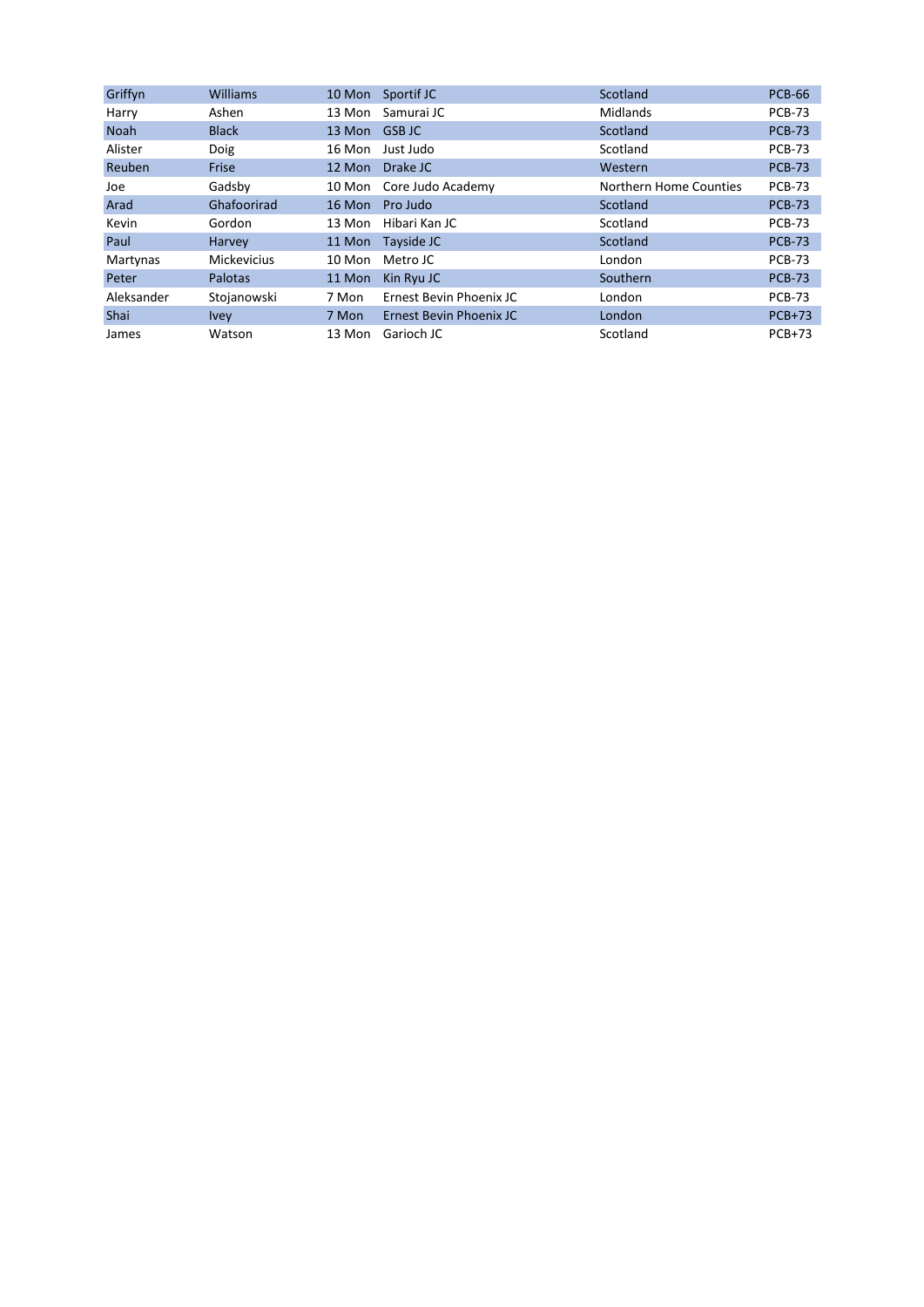### **Cadet Girls**

| Valentine     | <b>Bachelez</b> |              | 13 Mon Ealing JC            | London                        | $CG-40$ |
|---------------|-----------------|--------------|-----------------------------|-------------------------------|---------|
| Sophie        | Carson          |              | 15 Mon Southside JC         | Scotland                      | $CG-40$ |
| K-C           | Franklin        | 10 Mon       | Micklefield JC              | Northern Home Counties        | $CG-40$ |
| Andzelika     | Grigorjeva      | 10 Mon R2 JC |                             | <b>Midlands</b>               | $CG-40$ |
| Sophie        | Johnston        | 10 Mon       | Pinewood JC                 | Northern Home Counties        | $CG-40$ |
| Kirsty        | Lawson          | 16 Mon       | <b>Destination Judo</b>     | Scotland                      | $CG-40$ |
| Jenna         | Massey          | 12 Mon       | SKK JC                      | North West                    | $CG-40$ |
| Amie          | McMurray        | 12 Mon       | Kingsley School JC          | Western                       | $CG-40$ |
| Maddy         | Birri           | 17 Mon       | Ealing JC                   | London                        | $CG-44$ |
| Lesley        | Corbett         | 1 Kyu        | <b>Destination Judo</b>     | Scotland                      | $CG-44$ |
| Isabel        | Dowson          | 13 Mon       | Kangei JC                   | Northern Home Counties        | $CG-44$ |
| Emma          | <b>Nunn</b>     | 2 Kyu        | Bishops Stortford Judokwai  | Northern Home Counties        | $CG-44$ |
| Jade          | Reardon         | 11 Mon       | Pudsey JC                   | Northern                      | $CG-44$ |
| Amelia        | Shave           | 13 Mon       | Swindon JC                  | Western                       | $CG-44$ |
| Sophie        | Cartwright      | 11 Mon       | <b>GSB JC</b>               | Scotland                      | $CG-48$ |
| Ella          | Hampson         | 1 Kyu        | Huddersfield JC             | Yorkshire & Humberside        | $CG-48$ |
| Leah          | Hasler          | 1 Kyu        | Ford JC                     | Northern Home Counties        | $CG-48$ |
| Esmeè         | Holgate         | 13 Mon       | Craven Judo Academy         | North West                    | $CG-48$ |
| Sofia         | Manca           | 11 Mon       | Budokwai                    | London                        | $CG-48$ |
| Keira         | Pybus           | 1 Kyu        | Invergordon JC              | Scotland                      | $CG-48$ |
| Summer        | Shaw            | 1 Kyu        | Camberley JC                | Southern                      | $CG-48$ |
| Jemma         | Smith           | 1 Kyu        | Sportif JC                  | Scotland                      | $CG-48$ |
| Jasmine       | Abdullaeva      | 1 Kyu        | Redbridge JC                | <b>Northern Home Counties</b> | $CG-52$ |
| Mae           | <b>Bostock</b>  | 1 Kyu        | Gateshead JC                | Northern                      | $CG-52$ |
| Savannah      | Canning         | 11 Mon       | Windsor JC                  | Northern Home Counties        | $CG-52$ |
| Kyla          | Carr            | 1 Kyu        | Crawcrook JC                | Northern                      | $CG-52$ |
| Courtney      | Casey           | 3 Kyu        | Shinbudo JC                 | London                        | $CG-52$ |
| Ace           | Edwards         | 15 Mon       | Vale JC                     | <b>Midlands</b>               | $CG-52$ |
| Lauren        | Fox             | 1 Kyu        | Kendal JC                   | North West                    | $CG-52$ |
| Abigail       | Grant           | 11 Mon       | Pinewood JC                 | <b>Northern Home Counties</b> | $CG-52$ |
| Charlotte     | Jenman          | 16 Mon       | Tonbridge JC                | Southern                      | $CG-52$ |
| Amalie        | Jones           | 13 Mon       | Tonbridge JC                | Southern                      | $CG-52$ |
| Daisy         | King            | 13 Mon       | Melbourn JC                 | Eastern                       | $CG-52$ |
| Sophie        | <b>McNeill</b>  | 17 Mon       | Titan JC                    | Scotland                      | $CG-52$ |
| Sophie        | McWilliam       | 18 Mon       | <b>Highland Budokan</b>     | Scotland                      | $CG-52$ |
| Holly         | <b>Morris</b>   | 2 Kyu        | <b>Bradley Stoke JC</b>     | Western                       | $CG-52$ |
| Christy       | Simpson         | 1 Kyu        | Destination Judo            | Scotland                      | $CG-52$ |
| Eden          | Southgate       | 1 Dan        | Kumo JC                     | Eastern                       | $CG-52$ |
| Niamh         | Southgate       | 1 Kyu        | Kumo JC                     | Eastern                       | $CG-52$ |
| Michaela      | Sweeten         | 1 Kyu        | Sportif JC                  | Scotland                      | $CG-52$ |
| Ellesha       | Tennison        | 11 Mon       | East Yorkshire Judo Academy | Yorkshire & Humberside        | $CG-52$ |
| Robyn         | Ward            | 14 Mon       | Devizes JC                  | Western                       | $CG-52$ |
| Francesca     | Birri           | 1 Kyu        | Ealing JC                   | London                        | $CG-57$ |
| <b>Tahlia</b> | Collis-Smith    | 13 Mon       | Nuneaton JC                 | <b>Midlands</b>               | $CG-57$ |
| Isabella      | Cooper          | 11 Mon       | Team Bath                   | Western                       | $CG-57$ |
| Olivia        | Delahunty       | 14 Mon       | Newbury JC                  | Northern Home Counties        | $CG-57$ |
| Phoebe        | Digweed         | 1 Kyu        | Newbury JC                  | Northern Home Counties        | $CG-57$ |
| Sunny         | Doig            | 1 Kyu        | Just Judo                   | Scotland                      | $CG-57$ |
| Ashleigh      | Gainer          | 1 Kyu        | SKK JC                      | North West                    | $CG-57$ |
| Lara          | Haslam          | 13 Mon       | Melbourn JC                 | Eastern                       | $CG-57$ |
| Millie        | Hillyard        | 1 Kyu        | Kettering Premier JC        | Midlands                      | $CG-57$ |
| Ellie         | Hutton          | 1 Kyu        | <b>Battlehill JC</b>        | Northern                      | $CG-57$ |
| Rebeca        | Jones           | 11 Mon       | Dragons Academy             | Wales                         | $CG-57$ |
| Isobel        | Kitchen         | 1 Dan        | Rochdale JC                 | North West                    | $CG-57$ |
| Robyn         | Mackay          | 1 Dan        | Sportif JC                  | Scotland                      | $CG-57$ |
| Heather       | Mackenzie       | 1 Kyu        | Sportif JC                  | Scotland                      | $CG-57$ |
| Ellie         | Morris          | 1 Kyu        | SKK JC                      | North West                    | $CG-57$ |
| Hope          | O'Neill         | 3 Kyu        | JC Osaka                    | Southern                      | $CG-57$ |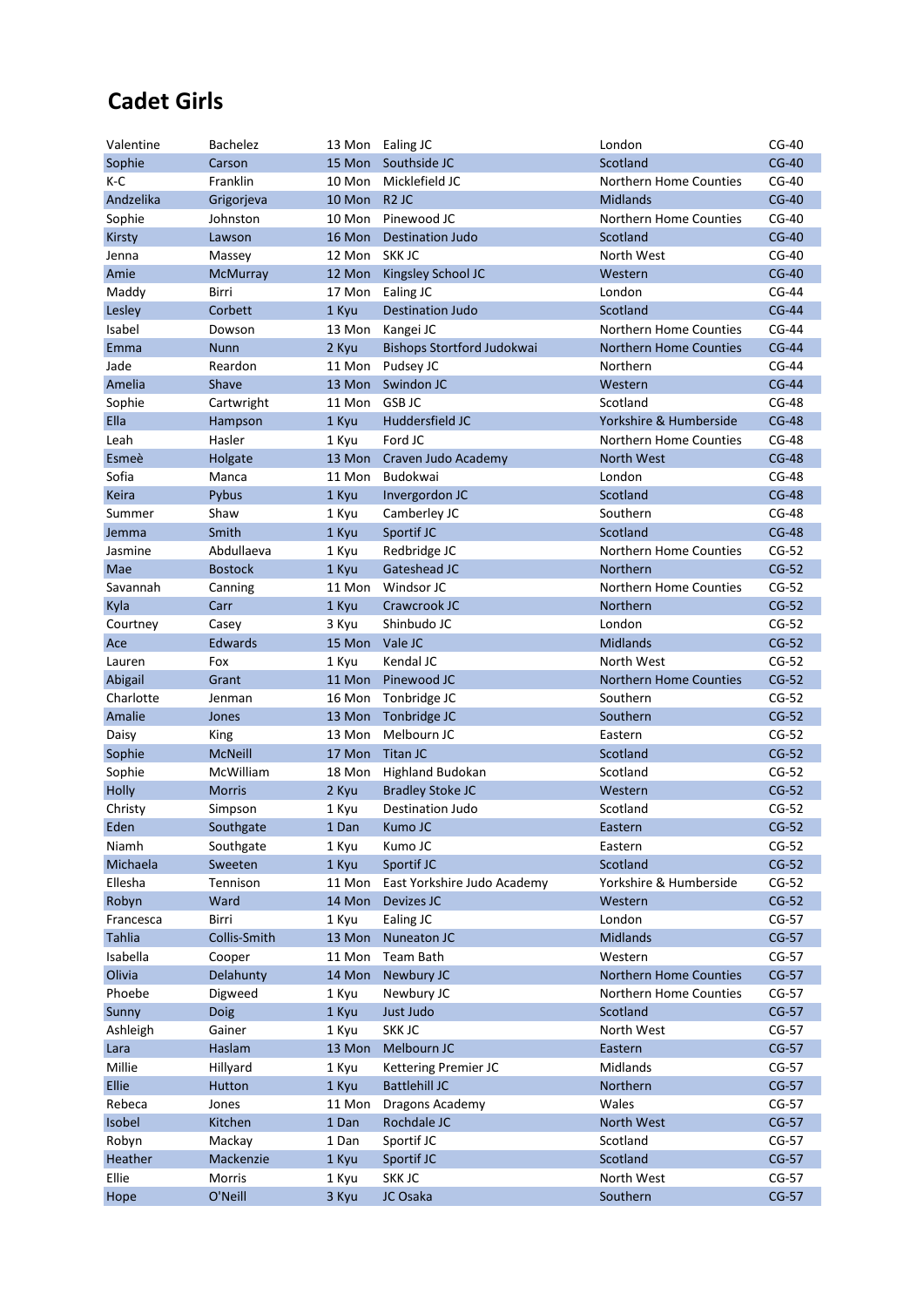| Holly         | Phillips         |        | 10 Mon University of Wolverhampton JC | Midlands                      | $CG-57$      |
|---------------|------------------|--------|---------------------------------------|-------------------------------|--------------|
| Daisy         | Schwarzer        | 1 Kyu  | Kendal JC                             | <b>North West</b>             | $CG-57$      |
| Antonia       | Scott-Howell     | 9 Mon  | Irfon JC                              | Wales                         | $CG-57$      |
| Phoebe        | Shea             | 2 Kyu  | Pinewood JC                           | <b>Northern Home Counties</b> | $CG-57$      |
| Kathryn       | Thomas           | 2 Kyu  | Pinewood JC                           | Northern Home Counties        | $CG-57$      |
| Mary          | Tomblin          | 1 Dan  | Vale JC                               | <b>Midlands</b>               | $CG-57$      |
| Wiktoria      | Tomera           | 11 Mon | SKK JC                                | North West                    | $CG-57$      |
| Julia         | Wisniewska       | 15 Mon | <b>SKKJC</b>                          | <b>North West</b>             | $CG-57$      |
| Sophie        | Wood             | 16 Mon | Sportif JC                            | Scotland                      | $CG-57$      |
| Mercedes      | Anegbah          | 13 Mon | Heart of Oak JC                       | <b>Northern Home Counties</b> | $CG-63$      |
| Summer        | Anegbah          | 14 Mon | Heart of Oak JC                       | Northern Home Counties        | $CG-63$      |
| <b>Millie</b> | <b>Bayliss</b>   | 10 Mon | <b>Dragons Academy</b>                | Wales                         | $CG-63$      |
| Rebecca       | <b>Bradley</b>   | 1 Kyu  | Clyde JC                              | Scotland                      | $CG-63$      |
| Katelyn       | Cox              | 1 Dan  | Clyde JC                              | Scotland                      | $CG-63$      |
| Holly         | Devall           | 16 Mon | Dragons Academy                       | Wales                         | $CG-63$      |
| Ellie         | Gilbert          | 1 Kyu  | <b>SKKJC</b>                          | North West                    | $CG-63$      |
| Terri         | Gough            | 1 Dan  | <b>Bradley Stoke JC</b>               | Western                       | $CG-63$      |
| Evie          | Halvey-Jacobs    | 1 Kyu  | Rush JC                               | <b>Northern Home Counties</b> | $CG-63$      |
| Lily          | Harding          | 1 Dan  | Tonbridge JC                          | Southern                      | $CG-63$      |
| Maelle        | Holder           | 12 Mon | Budokwai                              | London                        | $CG-63$      |
| Leah          | Jackson          | 1 Kyu  | Ryecroft JC                           | Midlands                      | $CG-63$      |
| Pauline       | <b>Marquis</b>   | 10 Mon | Alpha JC                              | London                        | $CG-63$      |
| Ellie         | Oliver           | 11 Mon | Budokwai                              | London                        | $CG-63$      |
| Ella          | Plummer          | 13 Mon | Swindon JC                            | Western                       | $CG-63$      |
| Ashleigh      | Price            | 1 Kyu  | Grimsby JC                            | Yorkshire & Humberside        | $CG-63$      |
| Megan         | Price            | 1 Kyu  | Wellingborough Shudan JC              | <b>Midlands</b>               | $CG-63$      |
| Roxanne       | Proctor          | 1 Dan  | Westcroft JC                          | Southern                      | $CG-63$      |
| Anika         | Rabi             | 2 Kyu  | Core Judo Academy                     | <b>Northern Home Counties</b> | $CG-63$      |
| Lucy          | Slape            | 1 Kyu  | Camberley JC                          | Southern                      | $CG-63$      |
| Emma          | <b>Wilkes</b>    | 1 Kyu  | Pro Judo                              | Scotland                      | $CG-63$      |
| Hannah        | Wilson           | 1 Dan  | Hibari Kan JC                         | Scotland                      | $CG-63$      |
| Bethany       | Wood             | 2 Kyu  | Rush JC                               | <b>Northern Home Counties</b> | $CG-63$      |
| Madeleine     | Young            | 14 Mon | <b>Bradley Stoke JC</b>               | Western                       | $CG-63$      |
| Kaitlin       | Chapple-Allen    | 10 Mon | Crayford JC                           | Southern                      | <b>CG-70</b> |
| Izzy          | Field            | 13 Mon | Swindon JC                            | Western                       | $CG-70$      |
| Phoenix       | Govey-Gray       | 1 Dan  | Camberley JC                          | Southern                      | $CG-70$      |
| Anya          | Hassay           | 16 Mon | Gateshead JC                          | Northern                      | CG-70        |
| Karis         | Haughton-Brown   | 1 Dan  | Vale JC                               | Midlands                      | $CG-70$      |
| Ellie         | Kearley          | 1 Dan  | Tonbridge JC                          | Southern                      | CG-70        |
| Charlotte     | Kendall          | 2 Kyu  | <b>Battlehill JC</b>                  | Northern                      | <b>CG-70</b> |
| Murren        | Kennedy          | 18 Mon | Sportif JC                            | Scotland                      | $CG-70$      |
| Gwen          | Lloyd            | 1 Kyu  | Wolverhampton JC                      | <b>Midlands</b>               | <b>CG-70</b> |
| Miai          | McCran           | 15 Mon | Danderhall JC                         | Scotland                      | CG-70        |
| Chanel        | <b>McCullion</b> | 1 Kyu  | Beach Judokwai                        | North West                    | <b>CG-70</b> |
| Lydia         | Pearson          | 12 Mon | Carmarthen JC                         | Wales                         | CG-70        |
| Amy           | Riddlesdell      | 1 Kyu  | Vale JC                               | Midlands                      | $CG-70$      |
| Camila        | Rincones         | 16 Mon | Destination Judo                      | Scotland                      | CG-70        |
| Melana        | Rusenaite        | 11 Mon | Hillingdon JC                         | London                        | $CG-70$      |
| Maddie        | Rymer            | 13 Mon | Moberly JC                            | London                        | CG-70        |
| Grace         | <b>Tolley</b>    | 10 Mon | Wolverhampton JC                      | <b>Midlands</b>               | <b>CG-70</b> |
| Jasmine       | Anderson         | 13 Mon | Saffron Walden JC                     | Eastern                       | $CG+70$      |
| Angel         | Anegbah          | 1 Kyu  | Heart of Oak JC                       | Northern Home Counties        | $CG+70$      |
| Chloe         | Baker            | 13 Mon | SKK JC                                | North West                    | $CG+70$      |
| Cordiela      | Gregory          | 1 Dan  | Drake JC                              | Western                       | $CG+70$      |
| Meghan        | Moore            | 1 Kyu  | Samurai JC                            | Wales                         | $CG+70$      |
| Charis        | Oram             | 13 Mon | Devizes JC                            | Western                       | $CG+70$      |
| Megan         | Skillern         | 1 Kyu  | Droitwich Spa Judo Kan                | AJA                           | $CG+70$      |
| Ruby          | Wiltshire        | 11 Mon | Hackney JC                            | London                        | $CG+70$      |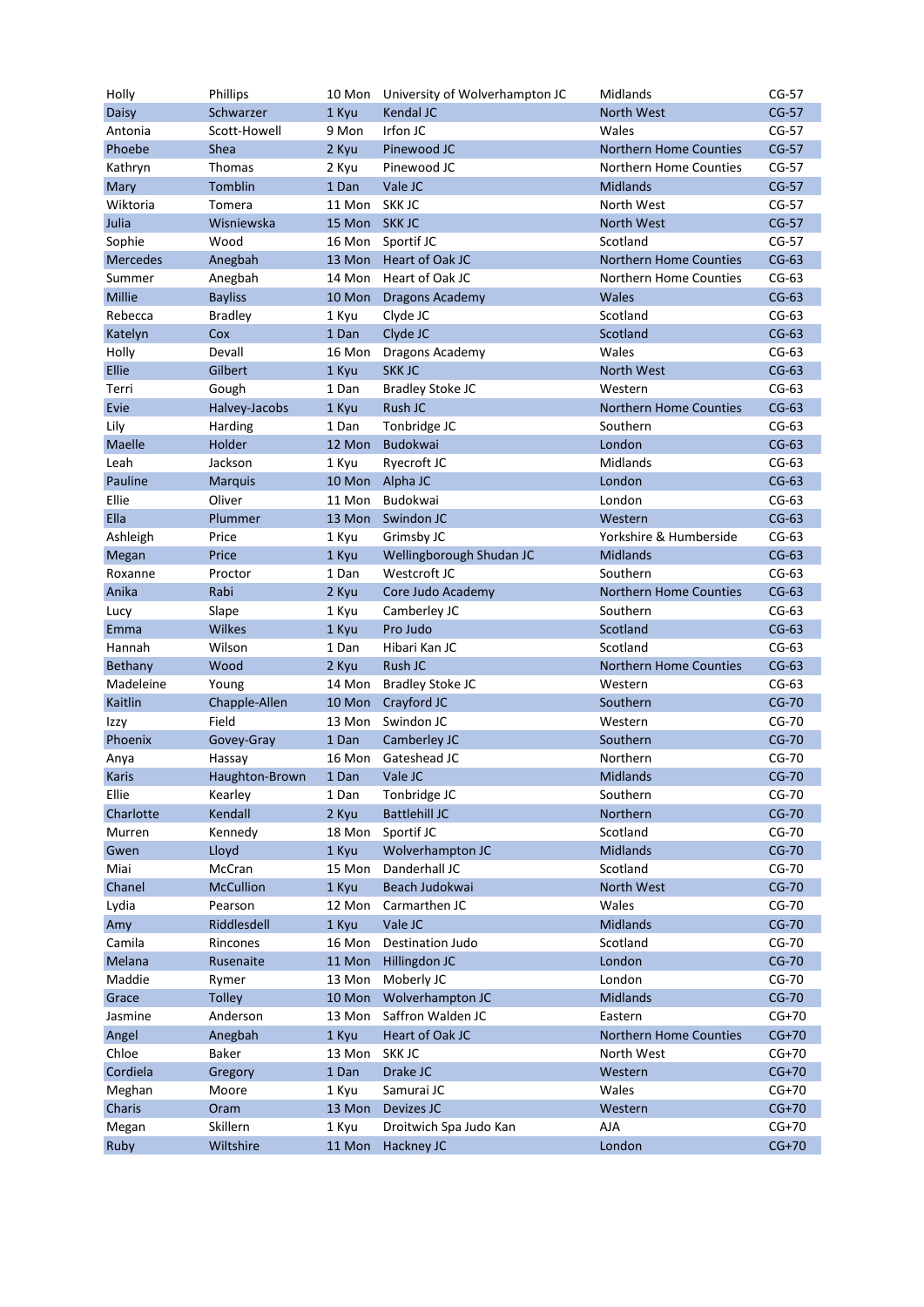### **Cadet Boys**

| Hugo           | Ayres                |                 | 10 Mon Core Judo Academy                   | Northern Home Counties             | CB-42                 |
|----------------|----------------------|-----------------|--------------------------------------------|------------------------------------|-----------------------|
| Youcef         | <b>Dafallah</b>      |                 | 10 Mon Ernest Bevin Phoenix JC             | London                             | $CB-42$               |
| Rhys           | Evans                | 10 Mon          | Dragons Academy                            | Wales                              | $CB-42$               |
| Jack           | Hayes                |                 | 10 Mon Dragons Academy                     | Wales                              | $CB-42$               |
| Connor         | Hill                 | 3 Kyu           | Tonbridge JC                               | Southern                           | $CB-42$               |
| Ryan           | <b>King</b>          | 13 Mon          | Dominic King Judo Academy                  | Eastern                            | $CB-42$               |
| Joe            | Lowery               | 10 Mon          | Bredakwai Judo Academy                     | North West                         | CB-42                 |
| Maxwell        | Masuku               | 10 Mon EGH JC   |                                            | <b>Wales</b>                       | $CB-42$               |
| Louis          | Rothwell             | 2 Kyu           | Kin Ryu JC                                 | Southern                           | CB-42                 |
| Luke           | Thomson              | 16 Mon          | Sportif JC                                 | Scotland                           | $CB-42$               |
| Evan           | Allan                | 11 Mon          | Craven Judo Academy                        | North West                         | CB-46                 |
| Oliver         | Almond               | 14 Mon          | Moberly JC                                 | London                             | <b>CB-46</b>          |
| Kylan          | Aylward              | 10 Mon          | Dragons Academy                            | Wales                              | CB-46                 |
| Charlie        | Ayre                 | 16 Mon          | Gateshead JC                               | Northern                           | <b>CB-46</b>          |
| Ali            | Bougoffa             | 15 Mon          | Moberly JC                                 | London                             | CB-46                 |
| <b>Max</b>     | Cheung               | 11 Mon          | Wellingborough Shudan JC                   | <b>Midlands</b>                    | <b>CB-46</b>          |
| Harvey         | Creasey-Cottle       | 14 Mon          | Devizes JC                                 | Western                            | CB-46                 |
| George         | Holland              | 2 Kyu           | Tonbridge JC                               | Southern                           | <b>CB-46</b>          |
| Jesper         | Homann               | 12 Mon          | Bishops Stortford Judokwai                 | Northern Home Counties             | CB-46                 |
| Matyas         | Jonas                | 12 Mon          | No Club Stated                             | No Club Stated                     | <b>CB-46</b>          |
| Dylan          | <b>Kirk</b>          | 16 Mon          | Camberley JC                               | Southern                           | CB-46                 |
| Mason          | Shankley             | 1 Kyu           | Hibari Kan JC                              | Scotland                           | <b>CB-46</b>          |
| James          | Smith                | 1 Kyu           | Yates Star JC                              | Western                            | CB-46                 |
| Henry          | Sturm                | 11 Mon          | Core Judo Academy                          | <b>Northern Home Counties</b>      | <b>CB-46</b>          |
| Nabil          | Annich               | 10 Mon          | Ernest Bevin Phoenix JC                    | London                             | CB-50                 |
| Antony         | <b>Bratchyk</b>      | 11 Mon          | Pinewood JC                                | <b>Northern Home Counties</b>      | <b>CB-50</b>          |
| Tom            | <b>Brelsford</b>     | 10 Mon          | SKK JC                                     | North West                         | CB-50                 |
| Jay            | Cronshaw             | 16 Mon          | Bredakwai Judo Academy                     | <b>North West</b>                  | <b>CB-50</b>          |
| Joshua         | Davies               | 1 Kyu           | JC Osaka                                   | Southern                           | CB-50                 |
|                |                      |                 |                                            |                                    |                       |
| Mackenzie      | Dove                 | 2 Kyu           | Coventry JC                                | <b>Midlands</b>                    | <b>CB-50</b>          |
| Reece          | Edwards              | 1 Kyu           | <b>Highland Budokan</b>                    | Scotland                           | CB-50                 |
| Matthew        | Grant                | 1 Kyu           | JC Osaka                                   | Southern                           | <b>CB-50</b>          |
| Luke           | Jackson              | 16 Mon          | Waterloo JC                                | North West                         | CB-50                 |
| <b>Brandon</b> | James                | 13 Mon          | <b>Dragons Academy</b>                     | Wales                              | <b>CB-50</b>          |
| Declan         | Knight               | 2 Kyu           | Kin Ryu JC                                 | Southern                           | CB-50                 |
| Owen           | Lambert              | 14 Mon          | <b>Harlow JC</b>                           | <b>Northern Home Counties</b>      | <b>CB-50</b>          |
| Adam           | Monaghan             | 16 Mon          | Southside JC                               | Scotland                           | CB-50                 |
| <b>Thomas</b>  | Moore                | 2 Kyu           | Kin Ryu JC                                 | Southern                           | <b>CB-50</b>          |
| Bougoffa       | Omar El Khatab       | 1 Kyu           | Moberly JC                                 | London                             | CB-50                 |
| Liam           | Perote Veras         | 16 Mon          | Moberly JC                                 | London                             | <b>CB-50</b>          |
| Christian      | Reibig               | 18 Mon          | Sportif JC                                 | Scotland                           | CB-50                 |
| George         | Roberts              | 12 Mon          | Wirral JC                                  | North West                         | <b>CB-50</b>          |
| Ethan          | Steele               | 16 Mon          | Grimsby JC                                 | Yorkshire & Humberside             | <b>CB-50</b>          |
| Samuel         | Walker               | 1 Kyu           | Sportif JC                                 | Scotland                           | $CB-50$               |
| Harvey         | Woods                | 12 Mon          | Hackney JC                                 | London                             | CB-50                 |
| Mounir         | <b>Baaziz</b>        | 1 Kyu           | <b>Ealing JC</b>                           | London                             | <b>CB-55</b>          |
| Ben            | Barkby               | 1 Kyu           | R.K. JC                                    | Midlands                           | CB-55                 |
| Alex           | <b>Beattie-Lewis</b> | 12 Mon          | Middlesbrough JC                           | North East                         | <b>CB-55</b>          |
| Martin         | <b>Bienek</b>        | 10 Mon          | JC Esprit                                  | Scotland                           | CB-55                 |
| Simone         | Cioara Mantino       | 10 Mon          | Enfield JC                                 | London                             | $CB-55$               |
| Ayoub          | Dafallah             | 2 Kyu           | Metro JC                                   | London                             | CB-55                 |
| Luke           | <b>Davies</b>        | 1 Kyu           | Ealing JC                                  | London                             | <b>CB-55</b>          |
| Dinari         | Dawkins              | 1 Dan           | Moberly JC                                 | London                             | CB-55                 |
| Jamie          | Death                | 13 Mon          | Bredakwai Judo Academy                     | North West                         | <b>CB-55</b>          |
| Matthew        | Dick                 | 14 Mon          | Garioch JC                                 | Scotland                           | CB-55                 |
| Jamie          | <b>Drew</b>          | 1 Dan           | Micklefield JC                             | Northern Home Counties             | <b>CB-55</b>          |
| Thomas<br>Sam  | Eardley<br>Eaton     | 14 Mon<br>1 Dan | Tonbridge JC<br>Bishops Stortford Judokwai | Southern<br>Northern Home Counties | CB-55<br><b>CB-55</b> |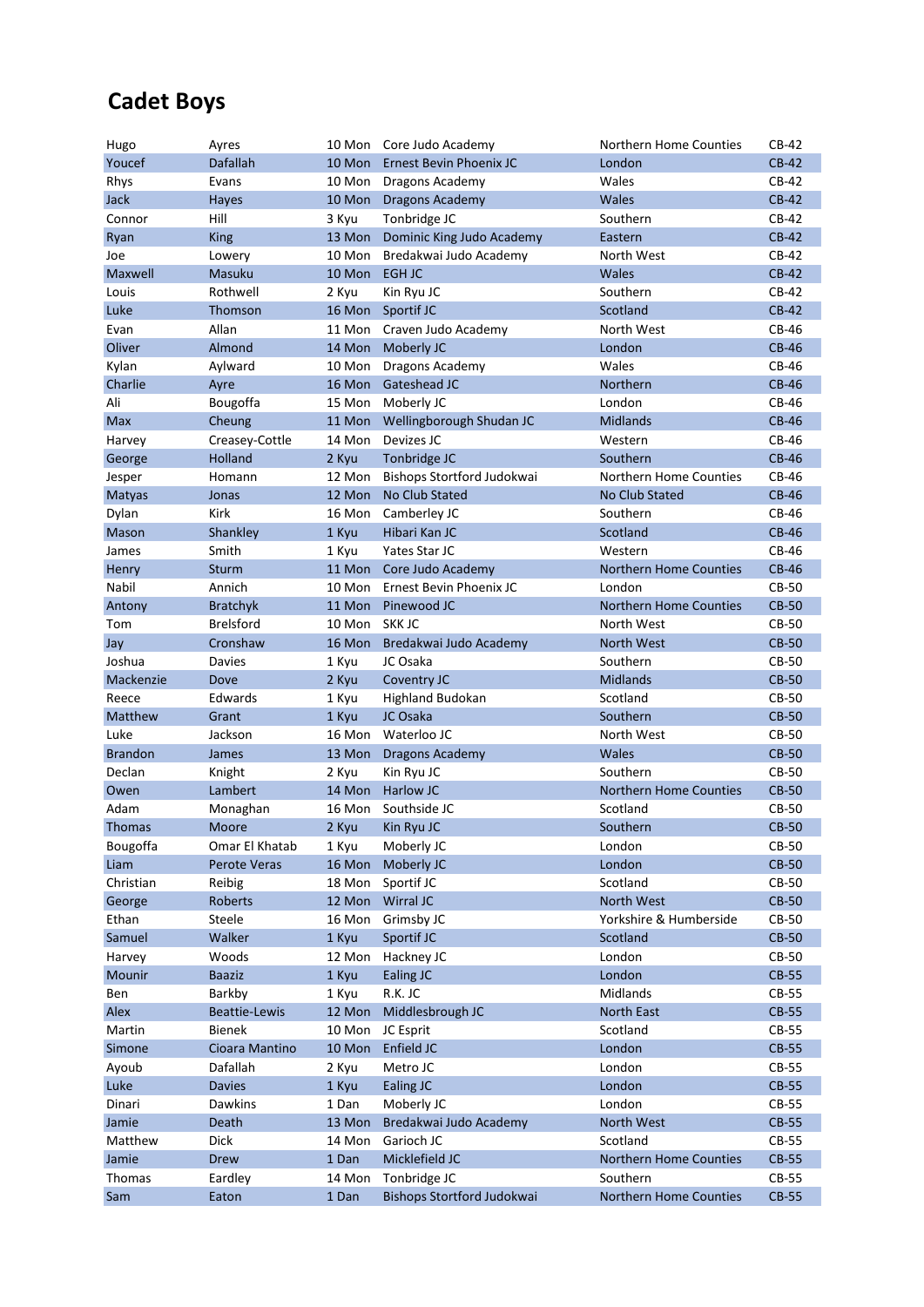| Vojta        | Folk            | 13 Mon | Garioch JC                  | Scotland                      | CB-55        |
|--------------|-----------------|--------|-----------------------------|-------------------------------|--------------|
| Daniel       | Foster          | 14 Mon | Mercia JC                   | <b>BJC</b>                    | <b>CB-55</b> |
| Lewis        | Fryer           | 1 Kyu  | Rush JC                     | Northern Home Counties        | CB-55        |
| <b>Noah</b>  | Gargett         | 10 Mon | JC Osaka                    | Southern                      | <b>CB-55</b> |
| Daniel       | Givan           | 1 Kyu  | <b>Destination Judo</b>     | Scotland                      | CB-55        |
| Joseph       | Jackson         | 1 Kyu  | <b>Thornaby Pavilion JC</b> | Northern                      | <b>CB-55</b> |
| Evangelos    | Kampe           | 13 Mon | Budokwai                    | London                        | CB-55        |
| Amir         | Karimov         | 10 Mon | Redbridge JC                | <b>Northern Home Counties</b> | <b>CB-55</b> |
| Andrew       | Lappin          | 1 Kyu  | Southside JC                | Scotland                      | CB-55        |
| Oliver       | Lee             | 1 Kyu  | Moberly JC                  | London                        | <b>CB-55</b> |
| Angus        | Marsh           | 1 Kyu  | <b>Destination Judo</b>     | Scotland                      | CB-55        |
| Cameron      | <b>McIvor</b>   | 2 Kyu  | <b>Fleming Park JC</b>      | Southern                      | <b>CB-55</b> |
| Cameron      | McVey           | 13 Mon | Sportif JC                  | Scotland                      | CB-55        |
| Egemen       | Mehmet          | 1 Kyu  | Enfield JC                  | London                        | <b>CB-55</b> |
| Jay          | Neesam          | 11 Mon | Middlesbrough JC            | North East                    | <b>CB-55</b> |
| Eryk         | Neumann         | 13 Mon | Coventry JC                 | <b>Midlands</b>               | <b>CB-55</b> |
| Mindaugas    | Pikturna        | 10 Mon | R <sub>2</sub> JC           | Midlands                      | <b>CB-55</b> |
| Lenny        | Pink            | 2 Kyu  | Bishops Stortford Judokwai  | <b>Northern Home Counties</b> | <b>CB-55</b> |
| Abderrahim   | Rahmani         | 15 Mon | Hackney JC                  | London                        | <b>CB-55</b> |
| Oliver       | Reading         | 10 Mon | Kettering Premier JC        | <b>Midlands</b>               | <b>CB-55</b> |
| Louis        | Reid            | 16 Mon | Sportif JC                  | Scotland                      | <b>CB-55</b> |
| Sacha        | Rotman          | 13 Mon | Moberly JC                  | London                        | <b>CB-55</b> |
| Ethan        | Shave           | 13 Mon | Swindon JC                  | Western                       | <b>CB-55</b> |
| Rory         | <b>Tyrrell</b>  | 1 Dan  | Camberley JC                | Southern                      | <b>CB-55</b> |
|              | Waite           |        |                             | Yorkshire & Humberside        | <b>CB-55</b> |
| Zack         |                 | 13 Mon | Haltemprice JC              |                               |              |
| William      | Andrews         | 3 Kyu  | The Sheffield JC            | Yorkshire & Humberside        | <b>CB-60</b> |
| Adam         | Belgroune       | 1 Kyu  | Pro Judo                    | Scotland                      | CB-60        |
| Jay          | <b>Bennett</b>  | 13 Mon | Pinewood JC                 | <b>Northern Home Counties</b> | <b>CB-60</b> |
| Gergo        | Berendi         | 1 Kyu  | Rush JC                     | Northern Home Counties        | CB-60        |
| Luca         | <b>Bradley</b>  | 1 Kyu  | Tonbridge JC                | Southern                      | <b>CB-60</b> |
| Kamal        | Chambers        | 1 Kyu  | Moberly JC                  | London                        | CB-60        |
| Kyle         | <b>Chambers</b> | 1 Kyu  | Moberly JC                  | London                        | <b>CB-60</b> |
| Andrew       | Cox             | 1 Kyu  | <b>GBS JC</b>               | Scotland                      | CB-60        |
| Euan         | Curran          | 1 Kyu  | Sportif JC                  | Scotland                      | <b>CB-60</b> |
| Ross         | Dempsey         | 1 Kyu  | Southside JC                | Scotland                      | CB-60        |
| James        | Dempster        | 16 Mon | Garioch JC                  | Scotland                      | <b>CB-60</b> |
| Sam          | Elliott         | 1 Kyu  | Micklefield JC              | Northern Home Counties        | CB-60        |
| Colby        | Gladwin         | 2 Kyu  | Alpha JC                    | London                        | <b>CB-60</b> |
| Taryn        | Hawtrey-Collier | 1 Kyu  | Kazoku JC                   | Western                       | CB-60        |
| James        | Hindle          | 11 Mon | East Yorkshire Judo Academy | Yorkshire & Humberside        | <b>CB-60</b> |
| Christopher  | Howe            | 15 Mon | Clyde JC                    | Scotland                      | CB-60        |
| Marc-Anthony | Hunt            | 13 Mon | Micklefield JC              | Northern Home Counties        | <b>CB-60</b> |
| losin        | Huseinov        | 1 Kyu  | Bishops Stortford Judokwai  | Northern Home Counties        | CB-60        |
| Tommy        | Jackson         | 1 Dan  | East Yorkshire Judo Academy | Yorkshire & Humberside        | CB-60        |
| Lucas        | Jarana          | 11 Mon | <b>Black Dog JC</b>         | Eastern                       | CB-60        |
| Noah         | Jones           | 1 Kyu  | Pinewood JC                 | Northern Home Counties        | <b>CB-60</b> |
| Nathan       | Kennaugh        | 10 Mon | Douglas JC                  | North West                    | CB-60        |
| Alexandre    | Kouda           | 2 Kyu  | Moberly JC                  | London                        | <b>CB-60</b> |
| Samuel       | Lynch           | 18 Mon | Sportif JC                  | Scotland                      | CB-60        |
| Andrew       | Miyamoto        | 13 Mon | Pinewood JC                 | Northern Home Counties        | <b>CB-60</b> |
| Ben          | Moore           | 1 Kyu  | <b>Bradley Stoke JC</b>     | Wales                         | CB-60        |
| Antony       | Moylett         | 12 Mon | Scunthorpe JC               | Yorkshire & Humberside        | CB-60        |
| Ruairidh     | Mustard         | 1 Kyu  | Sportif JC                  | Scotland                      | CB-60        |
| Corey        | O'Neal-Narcis   | 14 Mon | Moberly JC                  | London                        | <b>CB-60</b> |
| Michael      | Pearson         | 12 Mon | Renzoku JC                  | Northern Home Counties        | CB-60        |
| Joseph       | Peden           | 1 Kyu  | Clyde JC                    | Scotland                      | <b>CB-60</b> |
| Livon        | Reece           | 3 Kyu  | Tonbridge JC                | Southern                      | CB-60        |
| Sarod        | Rehman          | 2 Kyu  | Tonbridge JC                | Southern                      | <b>CB-60</b> |
| James        | Reid Gray       | 1 Kyu  | Destination Judo            | Scotland                      | CB-60        |
| Jack         | Rowley          | 2 Kyu  | Hardy Spicer 83 JC          | <b>Midlands</b>               | <b>CB-60</b> |
| Louis        | Salmon          | 13 Mon | Bedworth JC                 | Midlands                      | CB-60        |
|              |                 |        |                             |                               |              |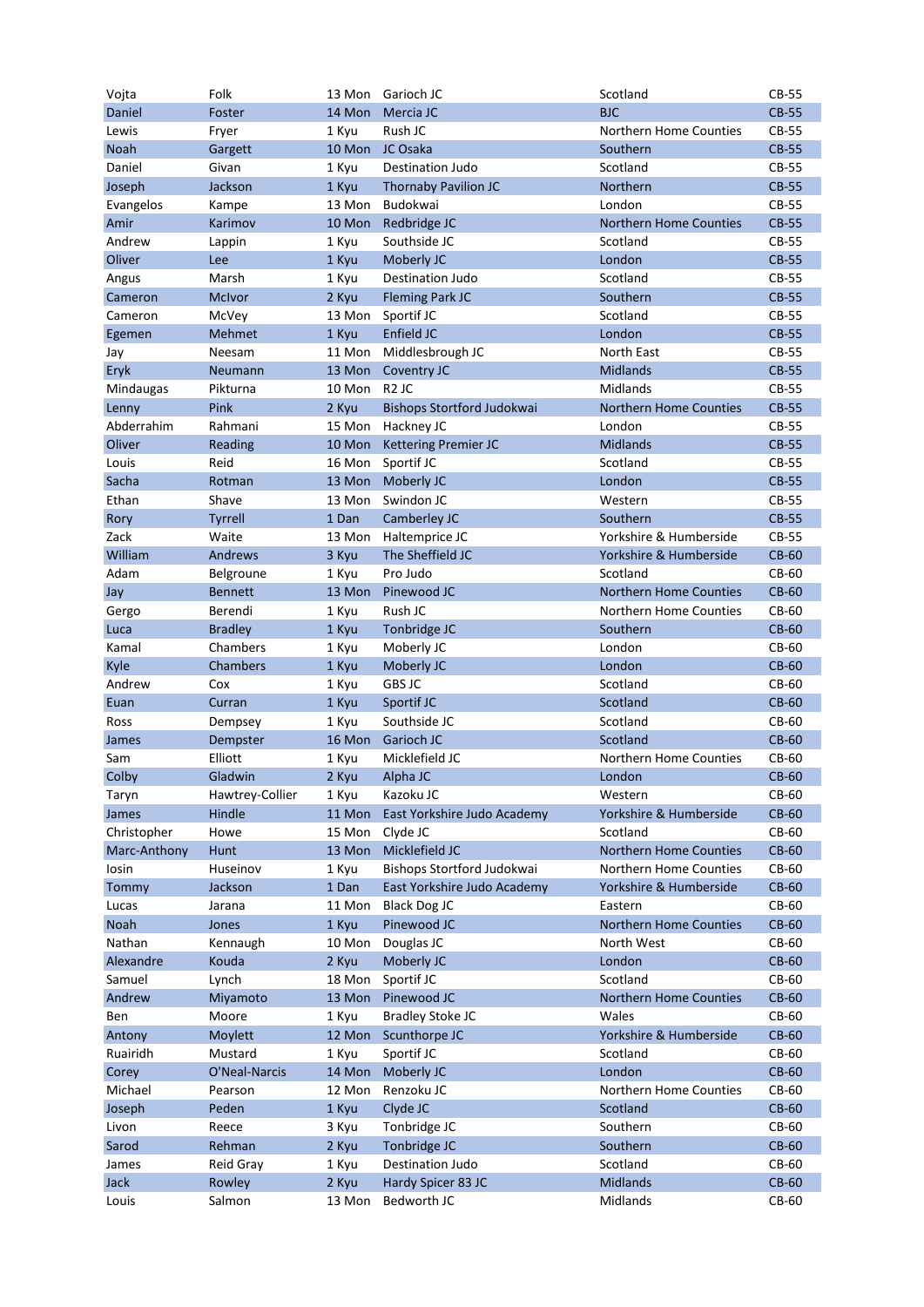| Justas             | <b>Smitrius</b>   | 1 Dan           | Toshi Kazoku Judokwai           | London                        | <b>CB-60</b> |
|--------------------|-------------------|-----------------|---------------------------------|-------------------------------|--------------|
| Kian               | Standell-Walker   | 13 Mon          | Hackney JC                      | London                        | CB-60        |
| David              | Townsend          | 10 Mon          | Stewart Judo Academy            | <b>Midlands</b>               | <b>CB-60</b> |
| Finley             | Watson            | 1 Kyu           | Crayford JC                     | Southern                      | CB-60        |
| Callum             | Ayres             | 1 Kyu           | Elmbridge JC                    | Southern                      | <b>CB-66</b> |
| Oscar              | <b>Bandura</b>    | 13 Mon          | Enfield JC                      | London                        | CB-66        |
| Declan             | <b>Bargh</b>      | 1 Kyu           | Bacup JC                        | <b>North West</b>             | <b>CB-66</b> |
| Jacob              | Berry             | 2 Kyu           | Rush JC                         | Northern Home Counties        | CB-66        |
| Jake               | <b>Brearley</b>   | 15 Mon          | Rochdale JC                     | <b>North West</b>             | <b>CB-66</b> |
| Mason              | Campbell          | 1 Kyu           | East Yorkshire Judo Academy     | Yorkshire & Humberside        | CB-66        |
| Spencer            | Cheng             | 14 Mon          | Pro Judo                        | Scotland                      | <b>CB-66</b> |
| Fraser             | Clark             | 2 Kyu           | Clyde JC                        | Scotland                      | CB-66        |
| Charlie            | Cole              | 12 Mon          | Pinewood JC                     | <b>Northern Home Counties</b> | <b>CB-66</b> |
| Markos             | Constantinides    | 12 Mon          | Team Bath                       | Western                       | CB-66        |
| Harry              | Cox               | 1 Kyu           | Hardy Spicer 83 JC              | <b>Midlands</b>               | <b>CB-66</b> |
| Corey              | Desforges-Sharp   | 10 Mon          | Scunthorpe JC                   | Yorkshire & Humberside        | CB-66        |
| Ryan               | Doyle             | 1 Dan           | Vale JC                         | <b>Midlands</b>               | <b>CB-66</b> |
| James              | Eastwood-Davies   | 1 Kyu           | Beach Judokwai                  | North West                    | CB-66        |
| Daniel             | Franklin          | 1 Dan           | Pinewood JC                     | <b>Northern Home Counties</b> | <b>CB-66</b> |
| Cameron            | Fraser            | 1 Dan           | Sportif JC                      | Scotland                      | CB-66        |
| Andrew             | Gardiner          | 1 Kyu           | Sportif JC                      | Scotland                      | <b>CB-66</b> |
|                    |                   | 10 Mon          | Enfield JC                      | London                        | CB-66        |
| Gentjan<br>William | Gjegjaj           | 13 Mon          | Wirral JC                       | <b>North West</b>             | <b>CB-66</b> |
| Harrison           | Gregson<br>Grist  |                 | JC Osaka                        | Southern                      | CB-66        |
|                    | Gushchin          | 2 Kyu<br>12 Mon | Budokwai                        | London                        | <b>CB-66</b> |
| Maxim<br>Axel      |                   |                 |                                 |                               |              |
|                    | Hailstone         | 1 Kyu           | <b>Bradley Stoke JC</b>         | Western                       | CB-66        |
| Charles            | <b>Harris</b>     | 13 Mon          | Kangei JC                       | <b>Northern Home Counties</b> | <b>CB-66</b> |
| Daniel             | Haugh             | 1 Dan           | <b>Destination Judo</b>         | Scotland                      | CB-66        |
| Jamie              | Horn              | 1 Kyu           | Carnegie JC                     | Scotland                      | <b>CB-66</b> |
| Jamie              | King              | 1 Kyu           | Bishops Stortford Judokwai      | Northern Home Counties        | CB-66        |
| Joseph             | <b>Kirk</b>       | 15 Mon          | Middlesbrough JC                | <b>North East</b>             | <b>CB-66</b> |
| <b>Bradley</b>     | Langford          | 1 Dan           | Wolverhampton JC                | Midlands                      | CB-66        |
| <b>Ben</b>         | Levy              | 13 Mon          | Budokwai                        | London                        | <b>CB-66</b> |
| Cian               | Maris             | 1 Dan           | Hillsborough JC                 | Yorkshire & Humberside        | CB-66        |
| Ryan               | May               | 1 Kyu           | The Parks JC                    | Northern                      | <b>CB-66</b> |
| Daniel             | Mensah            | 1 Dan           | Moberly JC                      | London                        | CB-66        |
| Anton              | <b>Myers</b>      | 10 Mon          | Hardy Spicer 83 JC              | <b>Midlands</b>               | <b>CB-66</b> |
| Luan               | Perote Veras      | 1 Kyu           | Moberly JC                      | London                        | CB-66        |
| <b>Billy</b>       | Price             |                 | 12 Mon Wellingborough Shudan JC | <b>Midlands</b>               | <b>CB-66</b> |
| Billy              | Rodman            | 1 Dan           | Hibari Kan JC                   | Scotland                      | CB-66        |
| Andrew             | Ross              | 3 Kyu           | Clyde JC                        | Scotland                      | <b>CB-66</b> |
| Adam               | Seyad             | 10 Mon          | Hackney JC                      | London                        | CB-66        |
| Omar               | Shahin            | 12 Mon          | Budokwai                        | London                        | <b>CB-66</b> |
| Dlair              | Singh             | 14 Mon          | Ealing JC                       | London                        | CB-66        |
| William            | Slaney            | 2 Kyu           | Lancaster University Club       | North West                    | <b>CB-66</b> |
| Christopher        | Somlev            | 1 Kyu           | <b>Fighting Fitness JC</b>      | Southern                      | CB-66        |
| Matthew            | Sweeney           | 1 Kyu           | Clyde JC                        | Scotland                      | <b>CB-66</b> |
| Luke               | Tanner            | 14 Mon          | Canterbury Judokwai             | Southern                      | CB-66        |
| Charlie            | Thorp             | 1 Dan           | <b>Black Dog JC</b>             | Eastern                       | <b>CB-66</b> |
| Hamish             | Weir              | 3 Kyu           | Core Judo Academy               | Northern Home Counties        | CB-66        |
| Kyle               | Wilkinson         | 2 Kyu           | Sandbach JC                     | North West                    | CB-66        |
| Samuel             | Wilson            | 2 Kyu           | Grimsby JC                      | Yorkshire & Humberside        | CB-66        |
| Lloyd              | Andrews           | 1 Kyu           | Simply Judo                     | Northern Ireland              | CB-73        |
| Luke               | Austen            | 2 Kyu           | Core Judo Academy               | Northern Home Counties        | CB-73        |
| Jun                | <b>Boulton</b>    | 2 Kyu           | Wirral JC                       | North West                    | <b>CB-73</b> |
| George             | Brown             | 1 Dan           | Sportif JC                      | Scotland                      | CB-73        |
| Adam               | <b>Buckingham</b> | 10 Mon          | Stewart Judo Academy            | <b>Midlands</b>               | CB-73        |
| Joe                | <b>Bygate</b>     | 16 Mon          | Middlesbrough JC                | North East                    | CB-73        |
| Michael            | Churcher          | 3 Kyu           | Court Lane JC                   | Southern                      | CB-73        |
| Caleb              | Drysdale          | 1 Kyu           | Hardy Spicer 83 JC              | Midlands                      | CB-73        |
| Benjamin           | Fox-Kennedy       | 1 Dan           | Sportif JC                      | Scotland                      | CB-73        |
|                    |                   |                 |                                 |                               |              |